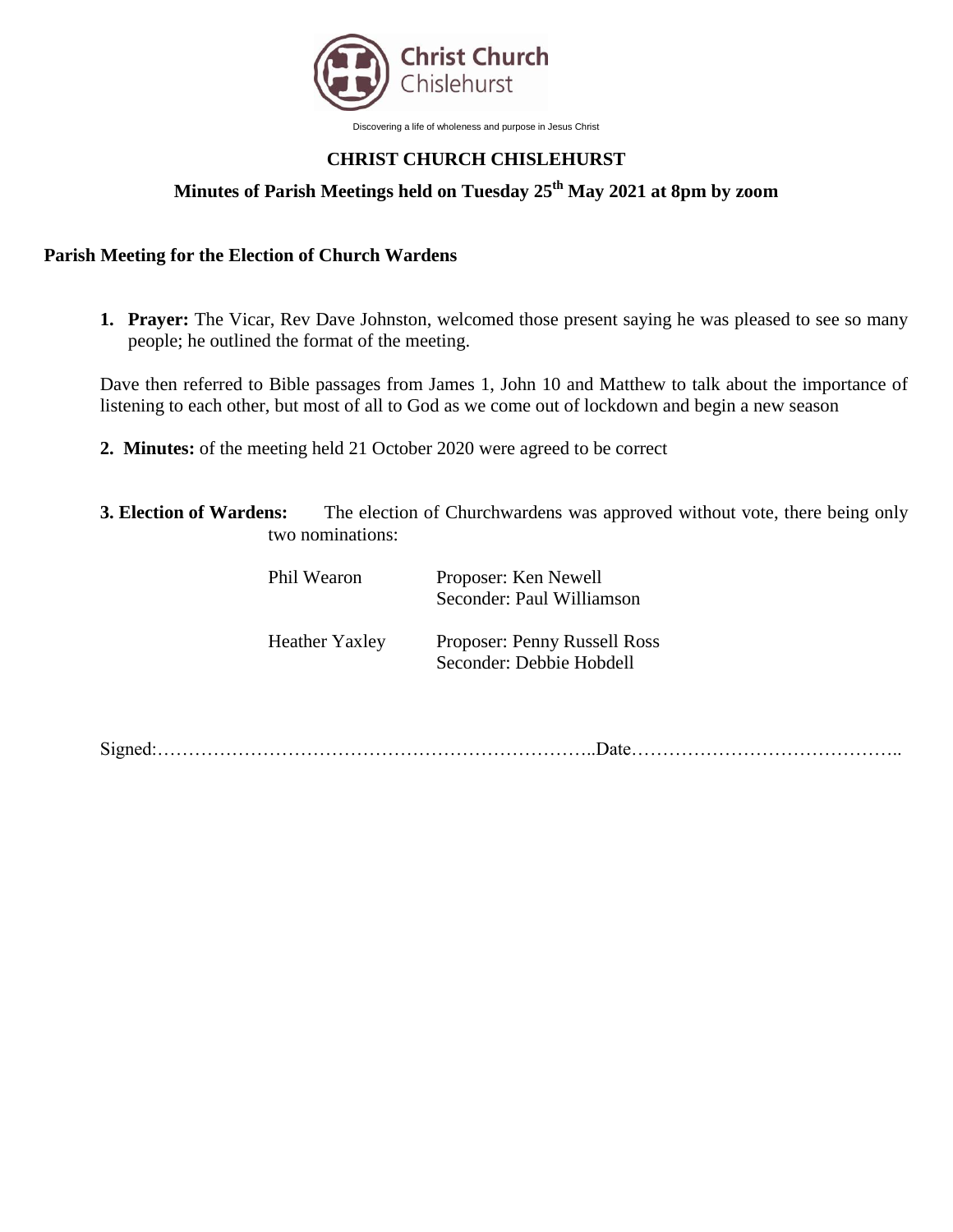#### **1 Present & apologies:**

1.i 39 people were counted to be linked in to the meeting on zoom.

1.ii Apologies were received from Margaret & Simon Peerless; Matthew Humphries and Marilyn Gebbett

#### **2 Minutes of the meetings held on 21 October 2020**

2.i These were agreed to be correct and were approved by Dave.

#### **3 Election to the PCC**

3.i Dave thanked the retiring PCC Secretary Margaret Peerless for all she has done in this role, also Penny Russell Ross who has resigned from the PCC after many years. Ann Smith stepped down in April and has moved to Wales.

3.ii Five nominations were received prior to the ACPM and there were no further nominations during the meeting. Therefore, no ballot was necessary, and the following were elected unopposed to the PCC:

|                    | Lesley Majekodunmi Proposer: Lesley Harding<br>Seconder: David Harding |
|--------------------|------------------------------------------------------------------------|
| Marilyn Gebbett    | Proposer: Mary Fryer<br>Seconder: Helen Endersby                       |
| Andrea Carter      | Proposer: Angela Scott<br><b>Seconder: Margaret Peerless</b>           |
| John Hemming-Clark | Proposer: Gill Holt<br>Seconder: Debbie Hobdell                        |
| Tony Gibbens       | Proposer: Barbara Huntley<br>Seconder: Ken Newell                      |

#### **4. Report on the electoral roll**

4.i Dave thanked Angela as electoral roll officer. Angela reported that there are 229 people on the electoral roll. 8 have died and 2 moved away. 3 more have been added since October.

#### **5. Report on the proceedings of the PCC**

5.1 This was a written report contained within the annual report. Dave proposed that it was accepted and this was agreed.